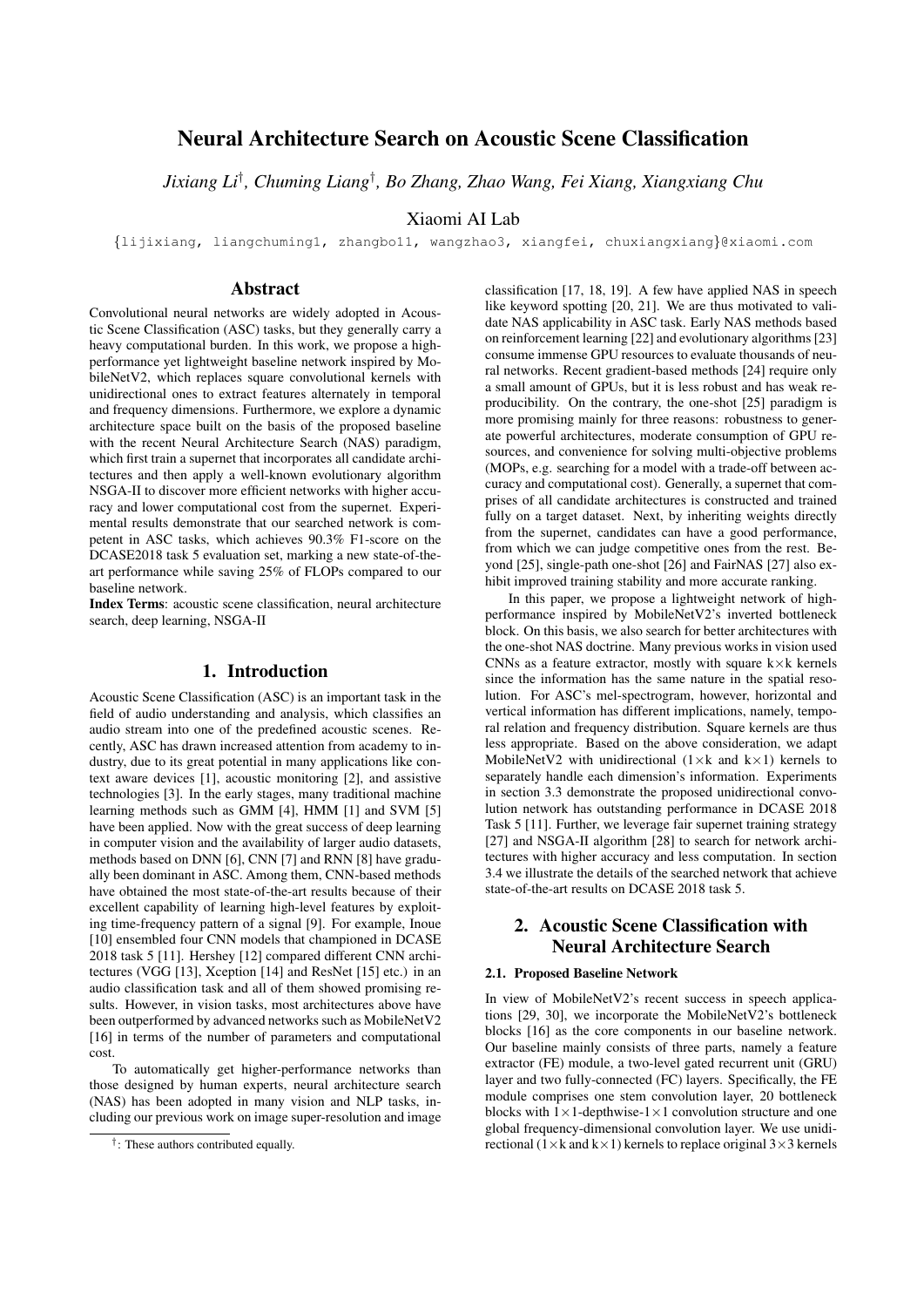

Figure 1: *The proposed baseline adapted from MobileNetV2 bottleneck (MB) for ASC. Note K and S refer to kernel size and stride. F means filters. The expansion rate of MB is 6.*

in depthwise convolution of [16]. The configuration of this architecture is shown in Figure 1. This FE module design is based on the following considerations. First, the residual property [15] of bottleneck block helps backpropagation and prevents vanishing gradients. Second, unidirectional kernels are utilized to extract features more attentively in temporal dimension and frequency dimensions. Besides, they reduce the number of parameters to prevent overfitting. Last, extracting features alternately in temporal and frequency dimensions is conducive to information flow and fusion.

#### 2.2. Neural Architecture Search

Based on our baseline network, we utilize NAS methodology to search for architectures with better performance. Concretely, we let our search targets be the kernel sizes and expansion rates in each inverted bottleneck block, which sums up to an enormous search space. Our supernet thus consists of this searchable feature extractor along with the original GRU and FCs. We then train the supernet on the target dataset to obtain an evaluator for a good ranking among candidate models. Next, we use NSGA-II [28], an advanced evolutionary algorithm that features multi-objective optimization, to seek promising architectures with higher accuracy and less computation. Final competent architectures are selected from the Pareto-front obtained by NSGA-II and are trained from scratch. The overall NAS pipeline is illustrated in Figure 2.



Figure 2: *The NAS pipeline consists of supernet training [27] and NSGA-II Searching [28].*

### *2.2.1. Search Space*

We now describe the details of the search space for the FE module, where a certain number of bottleneck blocks with different settings can be chosen in each layer. We allow an expansion rate in  $\{3, 6\}$  for the first  $1 \times 1$  convolution and a kernel size in {3, 5, 7} for the depthwise convolution in each block as shown in Figure 3. For layer 17, we make an exception due to its large downsampling rate, where its expansion rate ranges in  $\{3, 6, 8\}$ and its kernel size in  $\{5, 7\}$ . The output filters of each block and the downsampling positions are fixed as in the baseline. In total, we have 20 searchable layers in the FE module, each with 6 choices of MB blocks. Hence, our search space contains  $6^{20} \approx 10^{15}$  possible architectures. It is very hard to search for better architectures from such an enormous search space simply by trial-and-error. For convenience's sake, we refer the *c*-th

choice block *B* in layer *l* as  $B_l^{(c)}$ , where  $l \in \{1, 2, ..., 20\}$  and  $c \in \{1, 2, ..., 6\}.$ 



Figure 3: *The searchable MobileNetV2's bottleneck blocks.*

#### *2.2.2. Supernet Training Strategy*

We construct a supernet with the above searchable FE module, the original GRU and FCs together. To train the supernet, we use the same fairness strategy proposed in our previous work [27]. Specifically, given a mini-batch of training data, instead of training the supernet as a whole, we *uniformly sample without replacement* to have 6 models with no shared blocks for separate training, i.e. in the *first* step we randomly select one choice from the 6 choices in each search layer to construct a model and the gradients of all parameters in this model are calculated by back-propagation. In the same way, in the *second* step we randomly pick one choice from the remaining unselected choices in each layer to get another model and calculate its gradients. The rest may be deduced by analogy. After the *sixth* step, all choices in each layer have been selected and their gradients are obtained. Finally, we update the trainable parameters of the supernet according to the corresponding gradients altogether. The training algorithm is detailed in Algorithm 1. Through this method, each choice has the same opportunity to update itself using every mini-batch of data, which stabilizes the training process.

The trained supernet is then used to evaluate candidate models. In particular, we sample a candidate model from the supernet with its trained weights, and evaluate it on the validation set. In this way, we can quickly get the approximate performance of each candidate model in the supernet without extra training. As proved in our previous work [27], the performance ranking among models obtained through this fair supernet training strategy is highly consistent with those trained from scratch.

### *2.2.3. Search Strategy*

There are many ways to search, such as Random Search (RS), reinforcement learning (RL), and evolutionary algorithms (EA). Here we utilize an efficient evolutionary algorithm NSGA-II [28] to search for promising architectures in the enormous search space. We adapt NSGA-II to our needs and only describe the differences in this section. Please refer to its original paper for the rest details (non-dominated sorting, crowding distance, tournament selection, and Pareto-front, etc.). In this paper, an architecture is regarded as an *individual* and encoded uniquely by one *chromosome*. According to the illustration in Section 2.2.1, we define the chromosome of an architecture as a list containing 20 elements corresponding to 20 searchable layers. Each *gene* in the chromosome is an integer ranges from 1 to 6 corresponding to 6 choices. Since we aim to search for architectures with higher accuracy and lower computation, we set the accuracy metric and computational cost as two *objectives*.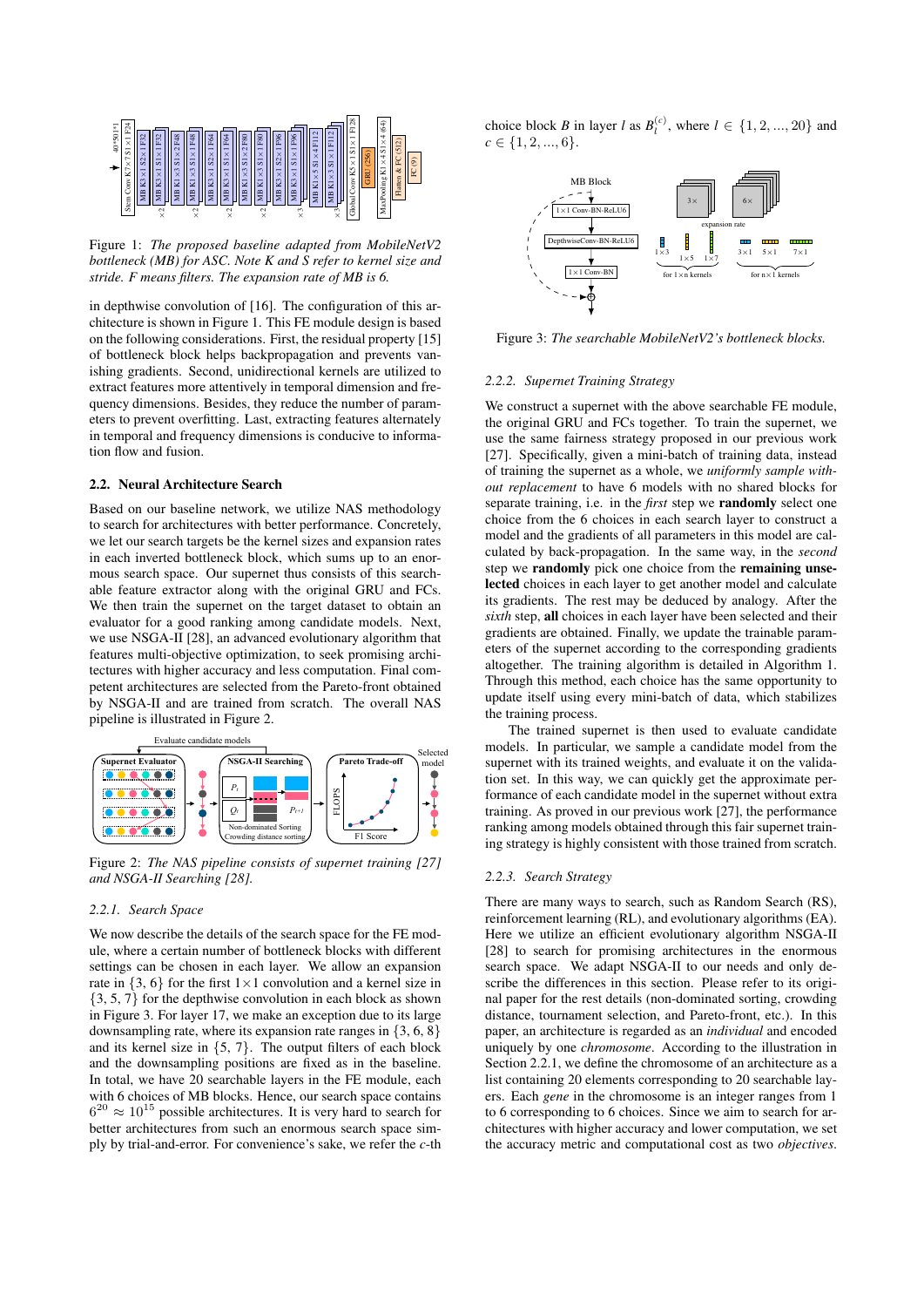#### Algorithm 1 Supernet Training Strategy

**Input:** training data loader  $D_{train}$ , the number L of search layers, the number  $C$  of choice blocks each layer, the number I of training epochs, choice set  $\Phi_l = \{1, 2, 3, ..., C\}$  for each search layer  $l \in \{1, 2, ..., 20\}$ Output: the supernet with trained parameters for  $i = 1$  to  $I$  do for data d, ground-truth g in  $D_{train}$  do clear gradients of all supernet parameters for  $c = 1$  to  $C$  do initialize  $\Psi_l = \Phi_l$  for each search layer if c == 1 for  $l = 1$  to  $L$  do randomly select an element  $e$  from  $\Psi_l$ delete *e* from Ψ<sup>l</sup> get the choice  $B_l^{(e)}$  as  $B_l$ end for construct *model<sub>c</sub>* by  $(B_1, B_2, ..., B_L)$ calculate gradients  $\nabla_c$  of *model<sub>c</sub>* parameters by d, g end for update all trainable parameters of the supernet by gradients  $\nabla_1, \nabla_2, ..., \nabla_C$ end for end for

A *population* of P=64 architectures are chosen for evolution which iterates for I=70 of generations. For crossover, we get two *champions* (the architectures who defeat each opponent's architecture on *objectives*) using tournament selection, then select two gene spots and swap genes at corresponding spots on these two champion chromosomes. As for mutation, we select one to four gene spots randomly and change gene values on these spots. In the early stage of the search, we set exploration ratio 100% to explore enormous search space to find promising architectures by creating chromosomes randomly. As the search progressing, exploitation ratio  $\alpha$ , i.e. the number of individuals created by crossover and mutation / P, increases to 80% gradually with the exploration ratio  $(1-\alpha)$  decreassing to 20%, which pays more attention to searching for better ones near the searched promising architectures. The exploitation ratio  $\alpha$  is defined as

$$
\begin{cases}\n0, & i < 15, \\
(i - 15)/68.75, & 15 \le i \le 70\n\end{cases}
$$
\n(1)

where *i* refers to the evolutionary iteration. The whole search algorithm is shown in Algorithm 2.

### 3. Experiments and Analysis

### 3.1. Dataset and Data Augmentation

We evaluate our models on the task 5 dataset of DCASE 2018 Challenge [11] containing audios of 9 domestic activities. The whole dataset is divided into the development set (72984 segments) and the evaluation set (72972 segments). Each segment has four acoustic channels. We extract 40 log-mel band energies for each channel signal with a frame size of 40ms and hop size of 20ms, that gives us  $40 \times 501$  data matrix for each sample.

For data augmentation, we adopt the shuffling and mixing as in [10] offline because of the highly imbalanced class distribution of the dataset. In particular, we increase the number of segments of minority classes (cooking, dishwashing, eating, other, social activity and vacuum cleaning) to 14K and the rest

#### Algorithm 2 Search Strategy

```
Input: population size P, max iteration I, trained supernet
weights W, mutation m, crossover c, tournament selection ts
[28], objective1 obj1 for accuracy on validation set, objec-
tive2 obj2 for FLOPs, non-dominated sorting and crowding
distance sorting nds-cds [28]
Output: the best population list
initialize best population list bp = \emptysetfor i = 1 to I do
  chromosome list cl = \emptyset, population list p = \emptysetupdate exploitation ratio \alpha by Eq. 1
  cl \Leftarrow \alpha \times P chromosomes by creating randomly
  cl \Leftarrow (1-\alpha) \times P chromosomes by m(c(bp, ts))for each chromosome c in cl do
     construct model by c and W
     accuracy = obj1(model)
    flops = obj2(model)
     restore (c, accuracy, flops) into p
  end for
  p \Leftarrow bp \cup pbp \leftarrow TopP Pareto-optimal individuals by nds-cds on p
end for
```
to 28K. Besides, Cutout [31] is used online when training to improve the regularization of models.

#### 3.2. Training and Evaluation Setup

We train our models using Adam optimizer [32] with a weight decay of 1e-6 on 2 GPUs. We warm up the learning rate from 0 to 0.003 in the first three epochs and keep this learning rate in subsequent epochs. An exponential moving average with decay 0.9986 is used. The batch size is 192.

We evaluate our models on the entire evaluation set in two ways: single-mode and ensemble-mode. For single-mode, we just train one single model on augmented development set for 10 epochs, then evaluate it using the last checkpoint weights. For ensemble-mode, we use the official cross-validation folds [11] and train four models on these four folds, respectively. As for scoring, we calculate macro-F1 score [11] of each channel signal and then average them for the final score.

### 3.3. Experiments on Baseline Network

As an outperforming feature extractor, VGG [13] architecture is widely used by previous works like [33] [34] [35] that achieve good performance, but its size and depth also bring the problem of high computational cost. As a comparison, we replace the FE module with original VGG16 while the experimental settings remain the same as our baseline to explore the relationship between the model capacity and the ability to extract features. In this section, we train our models in single-mode.

Table 1: *Performance comparisons with different feature extractor and input size.*

| Model           | Input      | <b>Params</b> | <b>FLOPs</b> | <b>F1 Score</b> |  |
|-----------------|------------|---------------|--------------|-----------------|--|
|                 | (H. W)     | (M)           | (G)          | (%)             |  |
| [35]-ensemble   | (64, 1250) | 26.65         | 17.98        | 89.1            |  |
| BaselineVGG     | (40, 501)  | 17.24         | 5.99         | 89.4            |  |
| <b>Baseline</b> | (40, 501)  | 3.31          | 2.03         | 89.8            |  |

We can see from Table 1 that our baseline model is 0.4%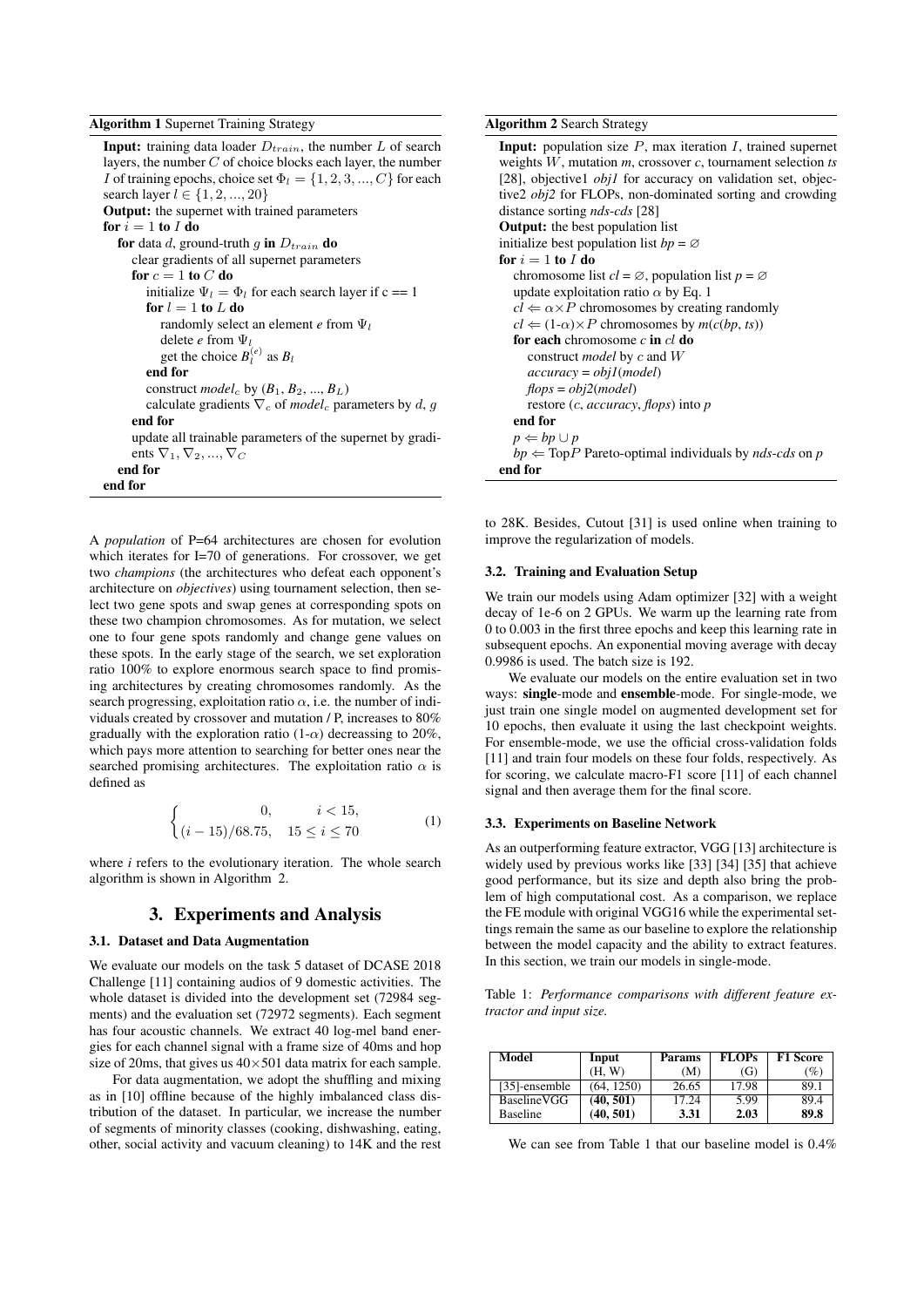F1 higher than the comparison model which just replaces the FE with original VGG16, while reducing 4G FLOPs and 14M parameters. It suggests that capacity and depth of model have no absolute relationship with the ability to extract features and demonstrates our proposed architecture with unidirectional kernels alternately in temporal dimension and frequency dimensions is efficient for the ASC task. Moreover, our baseline, as a single model with smaller input size, also outperforms [35] which based on VGG architecture and ensembled by four models. The experiments in this section show that our proposed FE architecture can be used as a light-weight and high-performance feature extractor.

### 3.4. Experiments on NAS

#### *3.4.1. Search Result*

In this section, we divide each category of the development set into a training set and a validation set in a 70%:30% ratio and augment the training set based on the strategy in section 3.1. We train our supernet for 10 epochs on the augmented training set using section 2.2.2 training strategy, then evaluate more than 4.4K candidate models on the validation set by the section 2.2.3 method. As a comparison, we also evaluate the same amount of candidates by RS instead of NSGA-II.



Figure 4: *(a) Models explored by NSGA-II (b) Random Search (c) Pareto-front of both methods.*

From Figure 4 (a) we can see that in the early stage some promising models and lots of mediocre models are explored because of the large exploration rate. As the evolution iterates, the exploitation rate increases gradually, so that models near the searched promising models will be searched by crossover and mutation. In the later period of the evolution, due to the large exploitation ratio, more attention is invested in crossover and mutation so that more promising models are found. The Figure 4 (b) clearly shows that the search distribution of RS only almost coincides with the early search area of NSGA-II, suggesting that RS is relatively weak on problems with multiobjective constraints. The Figure 4 (c) shows the Pareto optimal models searched by NSGA-II and RS, which demonstrates that NSGA-II is more powerful.



Figure 5: *The searched part of the feature extractor module. Note E denotes the expansion rate.*

#### *3.4.2. Performance on DCASE 2018 Task 5*

Table 2: *Class-wise performance comparison. Note B-s denotes the single baseline model, N-s denotes the single NASCnet model, N-e denotes the ensembled NASC-net model.*

| <b>Class</b>    | $[11]$ <sup>1</sup> | $[10]$ <sup>1</sup> | [35]  | B-s   | $N-s$ | $N-e$ |
|-----------------|---------------------|---------------------|-------|-------|-------|-------|
| Absence         | 88.7                | 94.0                | 92.7  | 93.5  | 93.1  | 93.9  |
| Cooking         | 94.9                | 94.5                | 93.8  | 95.7  | 96.7  | 96.1  |
| Dishwashing     | 78.5                | 87.6                | 86.6  | 88.5  | 89.2  | 88.9  |
| Eating          | 81.7                | 88.7                | 88.0  | 88.0  | 88.5  | 88.7  |
| Other           | 40.2                | 57.3                | 58.8  | 58.6  | 59.3  | 60.1  |
| Social activity | 96.5                | 97.2                | 97.9  | 97.4  | 97.0  | 97.8  |
| Vacuum clean    | 95.9                | 97.2                | 95.3  | 97.1  | 97.4  | 97.7  |
| Watching TV     | 99.9                | 100.0               | 100.0 | 100.0 | 100.0 | 100.0 |
| Working         | 81.5                | 89.4                | 88.4  | 89.3  | 88.9  | 89.7  |
| F1 score        | 84.2                | 89.5                | 89.1  | 89.8  | 90.0  | 90.3  |

Due to space limitation, we only select one searched model which has 1.53G FLOPs and 3.01M parameters (saving 25% of FLOPs and 9% of parameters compared to the baseline) on the Pareto-front of the 70-th iteration, though we can give lots of promising models after only one search process. We name this model NASC-net and the searched part of this model is illustrated in Figure 5. NASC-net looks very weird in architectural perspective and it's almost impossible for human experts to design such an architecture, so we select it as a typical searched model and train it from scratch in single and ensemble mode, respectively. The performances on the evaluation set of DCASE 2018 task 5 is shown in Table 2. NASC-net outperforms the baseline model in terms of macro F1 score, which is also more light-weight than those expert-designed. Besides, an ensemble of NASC-net uplifts F1-score further to 90.3% at a  $4\times$  cost.

# 4. Conclusions

In this paper, we present a novel and efficient network for ASC tasks where its feature extractor is inspired by MobileNetV2. We show that our proposed network can achieve both high performance and low computation. Besides, on the basis of the proposed network, we apply neural architecture search to achieve a more sophisticated architecture using the fairness supernet training strategy and NSGA-II algorithm. Our searched network obtains a new state of the art on the DCASE2018 Task5 dataset with much lower computation. We can conclude that NAS is applicable in the field of ASC and potentially in other acoustics domains.

<sup>&</sup>lt;sup>1</sup>Entire Evaluation Set of DCASE2018 task5 was divided into unknown microphone set (0.4286=3/7) and known microphone set (0.5714=4/7) for each category. Based on the ratio of the two sets, we can calculate the F1-score for entire Evaluation Set based on the official published leaderboard, e.g. the F1-score of category "Absence" in [11] is  $88.7\% = 87.7\% \times 0.4286 + 89.4\% \times 0.5714$ .